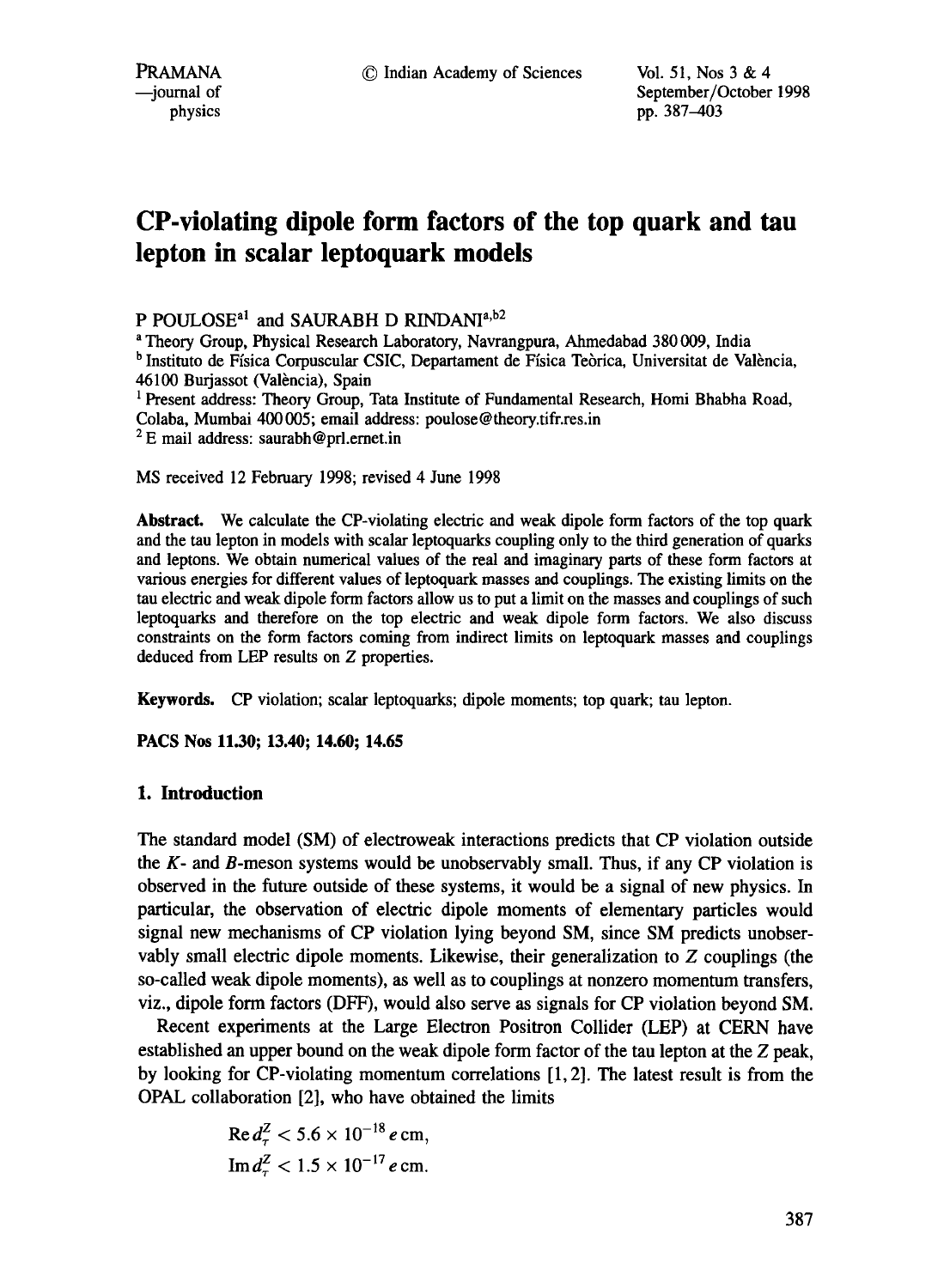It is expected that better limits would be obtained in future experiments using longitudinally polarized electrons [3]. For example, it was shown that using certain CPodd vector correlations, it would be possible to measure an EDFF of  $\tau$  of the order of  $10^{-19}$  e cm [3].

Estimates have also been made of the sensitivity to which various experiments at  $e^+e^-$ [4] as well as hadron colliders [5] might be able to measure top electric and weak dipole form factors.

Most models seem to predict values of electric dipole form factors (EDFF) and weak dipole form factors (WDFF) an order of magnitude below the observable level in the next generation of planned experiments. In this situation, it is a worthwhile pursuit to look at other models which might predict large DFF's which could be tested in the near future.

In this paper we consider the possibility that models with relatively light scalars with complex couplings to a third-generation lepton quark pair can give rise to EDFF and WDFF of third generation fermions, viz., the top quark and the tau lepton, at a significant level. This possibility for the tau lepton has been considered recently by Mahanta [6] and Bemreuther *et al* [7]. While we confirm some results for tau of [6] and [7], we also obtain new results for the CP-violating form factors of the top quark, and treat the tau and top cases in a concerted manner. We have also studied the implications of the existing experimental bounds from LEP on the weak dipole form factor of  $\tau$  at the Z resonance, and on the masses and couplings of leptoquarks from loop effects contributing to the Z partial widths.

A large number of extensions of SM predict the existence of colour triplet particles carrying simultaneously lepton and baryon number, called leptoquarks. These models include grand unified theories, technicolour models, superstring inspired models and composite models. Without reference to specific models, the masses and couplings of leptoquarks can be constrained using low-energy experiments. These experiments test predictions of leptoquark interactions for atomic parity violation, meson decay, flavourchanging neutral currents and meson-antimeson mixing.

There have been several direct searches for leptoquarks at high energy accelerators. At LEP, a lower bound of 45-73 GeV for the mass of leptoquarks was put [8]. The limit coming from  $p\bar{p}$  colliders is 175 GeV from D0 [9] and 131–133 GeV from CDF [10] on the mass of a scalar leptoquark decaying into an electron-jet pair. On the mass of the third generation scalar leptoquark decaying into  $b\tau$ , CDF has given a bound of 99 GeV [10] and a bound of 94 GeV was obtained by D0 for such a leptoquark decaying into  $b\nu_{\tau}$  [9]. The excess of large- $O^2$  events reported in  $e^+p$  collisions at HERA [11] have been interpreted as due to leptoquark production [12], the mass of the leptoquark being around 200GeV. The earlier limit coming from HERA is dependent on the leptoquark type and couplings, and the lower bound is between 92 and 184GeV [13]. Bounds possible at future *pp, ep, e<sup>+</sup>e*<sup>-</sup>, e<sub> $\gamma$ </sub> and  $\gamma\gamma$  experiments have been a topic of serious study.

Indirect bounds on masses and couplings can be obtained from the results of lowenergy experiments [14]. However, these constraints are strong only for leptoquarks that couple to quarks and leptons of the first and second generations.

While there are strong constraints on masses of leptoquarks which also couple to pairs of quarks, thus violating baryon number as well as lepton number, the constraints on the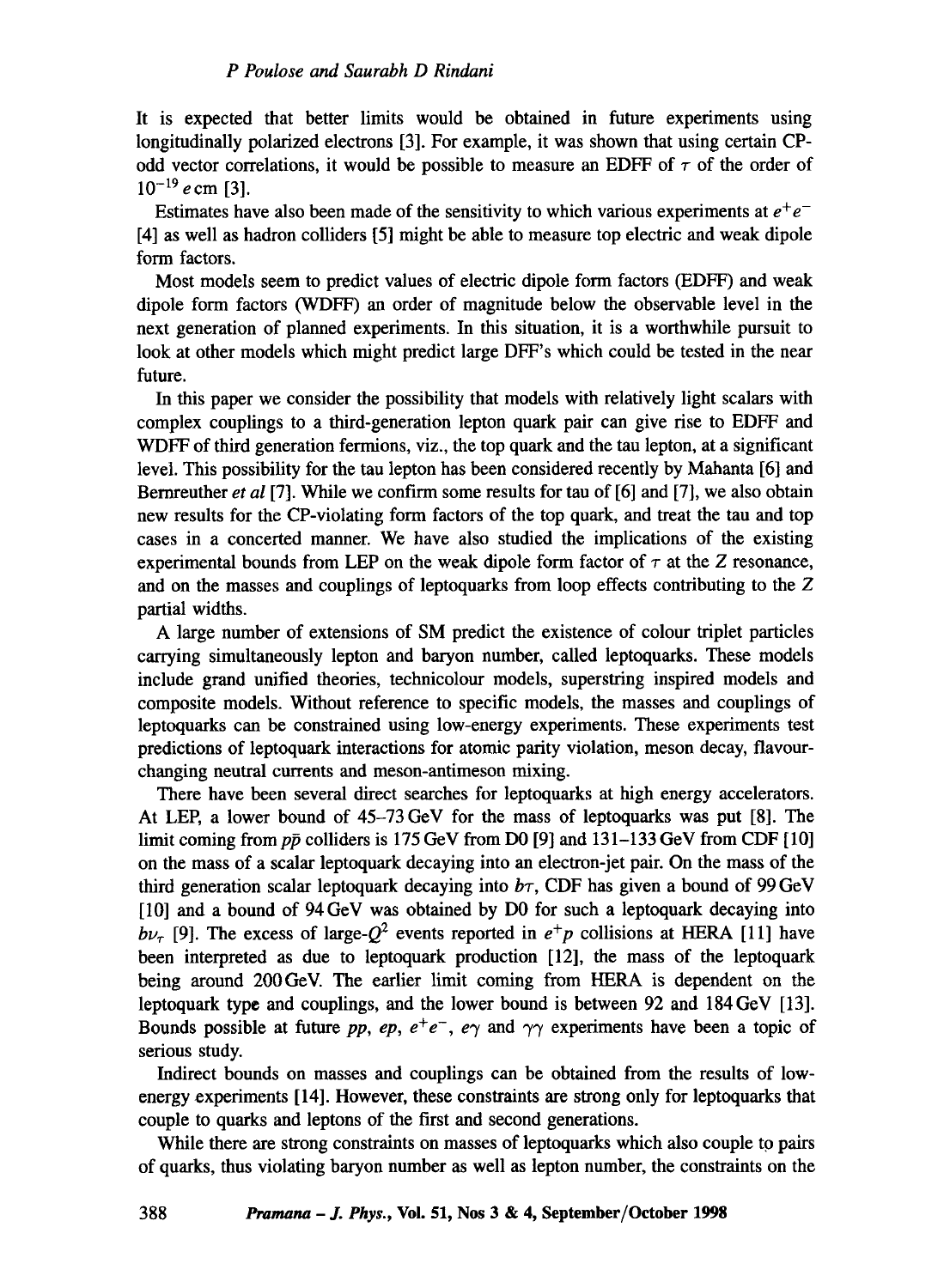couplings and masses of leptoquarks which do not couple to two quarks are weaker. Moreover, these constraints are strongest for the first and second generations, and considerably weaker for leptoquarks coupling only to the third generation of quarks and leptons.

Strong constraints on leptoquarks which couple to leptons and quarks of the third generation have been obtained from their contributions to the radiative corrections to Z properties [15, 16, 17]. The authors of [15] have studied vertex corrections to the leptonic partial widths of the Z induced by leptoquark loops and obtained stringent constraints on leptoquark masses and couplings. The authors of [16, 17] performed a global fit to the LEP data including contributions from a scalar leptoquark loop. They also arrive at stringent constraints on leptoquark masses and couplings.

Earlier work on CP violation in leptoquark models can be found in [18, 19].

In this paper, we calculate the EDFF and WDFF for the third generation fermions, viz., the top quark and the tau lepton, in scalar leptoquark models within the context of an  $SU(2)_L \times U(1) \times SU(3)$ , gauge theory, where the leptoquarks couple to only the third generation fermions. We then use the indirect limits obtained from LEP on the masses and couplings of the leptoquark to investigate the possible values of the EDFF and WDFF in these models that are consistent with these limits.

Briefly, our results are as follows. The present experimental limits on  $\tau$  EDFF and WDFF do not put stringent constraints on masses and couplings of leptoquarks. Consequently, these results are consistent with a top EDFF of the order of  $10^{-19}$ ecm, and a top WDFF of the order of  $10^{-20}$ e cm. The indirect LEP limits, however, constrain these form factors to be at least three orders of magnitude lower. They also give limits on tan form factors about two orders of magnitude lower than the direct experimental limits.

We describe in the next section couplings of scalar leptoquarks with various transformation properties under  $SU(2)_L \times U(1) \times SU(3)_c$ . In §3, we give expressions for the imaginary parts of the EDFFs and WDFFs of  $\tau$  and t arising from these leptoquark couplings, and write dispersion relations for obtaining the corresponding real parts. In  $64$ we present numerical results and the last section  $(\S 5)$  contains our conclusions.

## **2. Scalar leptoquark couplings**

We will describe in this section leptoquark couplings in an  $SU(2)_L \times U(1) \times SU(3)_c$ gauge theory, assuming that baryon-number violating couplings to diquarks are somehow forbidden, as required by strong bounds on proton-decay searches. In that case, the only possible leptoquark representations which could have couplings to the standard-model representations of quarks and leptons are as shown in table 1, together with their quantum numbers [20].

The most general Lagrangian containing all possible forms of couplings of scalar leptoquarks to a lepton and quark pair is given by

$$
\mathcal{L}_{\text{eff}} = \mathcal{L}_{F=2} + \mathcal{L}_{F=0},\tag{1}
$$

where

$$
\mathcal{L}_{F=0} = h_{2L} \overline{u_R} R_2^T i \tau_2 l_L + h_{2R} \overline{q_L} e_R R_2 + \tilde{h}_{2L} \overline{d_R} \tilde{R}_2^T i \tau_2 l_L + h.c., \qquad (2)
$$

*Pramana – J. Phys.*, Vol. 51, Nos 
$$
3 & 4
$$
, September/October 1998 389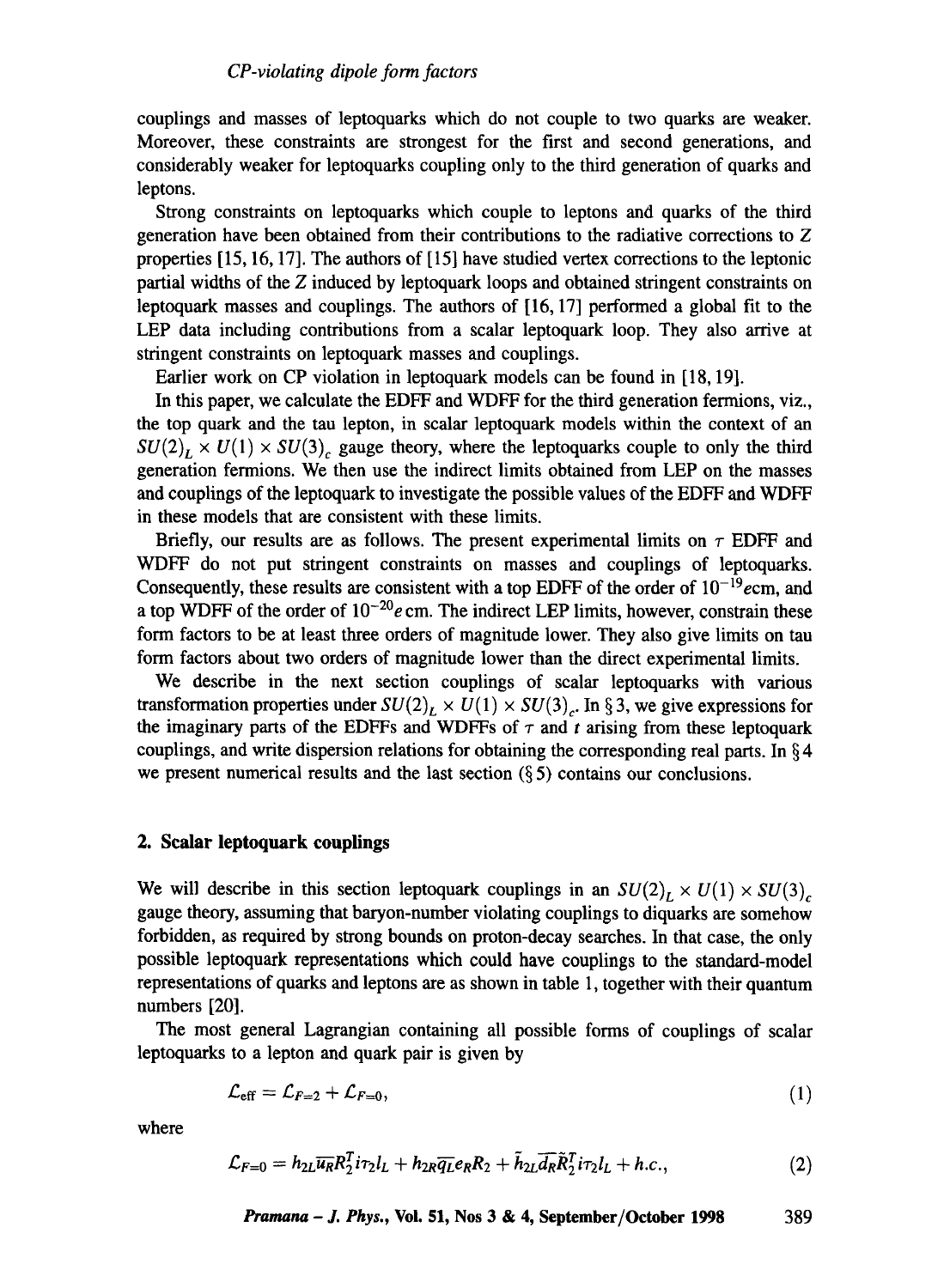#### *P Poulose and Saurabh D Rindani*

|                    | $SU(2)_L$ | U(1) | $SU(3)_{c}$ |                                          |
|--------------------|-----------|------|-------------|------------------------------------------|
| S                  |           |      | $3*$        |                                          |
| $\tilde{S}_1$      |           |      | $3*$        |                                          |
| $S_3$              |           |      | $3*$        | $\frac{4}{3}, \frac{1}{3}, \frac{-2}{3}$ |
| $\boldsymbol{R}_2$ |           |      |             | $,\frac{2}{3}$<br>$\frac{5}{3}$          |
| $\tilde{R}_2$      |           |      |             | $\frac{-1}{3}$                           |

Table 1.  $SU(2)_L$ ,  $U(1)$ ,  $SU(3)_c$  and electric charge assignments of the various leptoquarks.

and

$$
\mathcal{L}_{F=2} = (g_{1L}\overline{q_R^c}i\tau_2l_L + g_{1R}\overline{u_L^c}e_R)S_1 + \tilde{g}_{1R}\overline{d_L^c}e_R\tilde{S}_1 + g_{3L}\overline{q_R^c}i\tau_2\vec{\tau}l_L \cdot \vec{S}_3 + h.c.. \quad (3)
$$

The two pieces correspond to the fermion number  $F = 0$  for the leptoquarks  $R_2$  and  $\tilde{R}_2$ , and  $F = -2$  for  $S_1$ ,  $\tilde{S}_1$  and  $S_3$ . Colour indices are suppressed in writing eqs (2) and (3).

Of the various couplings in eqs (2) and (3), those of  $\bar{S}_1$  and  $\bar{R}_2$  do not contribute to  $\tau$  and  $t$  DFFs in the limit of massless neutrinos and  $b$  quark, and so we will not consider these. Moreover, as we shall see, for a DFF to be nonzero, both left- and right-handed couplings are required to be present. Thus, we find that since  $S_3$  has only left-handed coupling to leptons, it does not contribute to the DFFs. We will therefore not consider  $S_3$  either.

The low-energy constraints arising from decays of pseudoscalar mesons are very stringent, unless the leptoquark couplings to the light quarks are chiral. Hence many authors assume couplings to be either left-handed or right-handed. However, we are going to consider only the third generation leptoquarks on whose couplings there are no strong limits from meson decays. So we need not assume their couplings to be chiral. More importantly, we need both left- and right-handed couplings to be present for the EDFF and WDFF to be nonzero. If, however, the third generation leptoquarks mix substantially with those of the first and second generations, the low-energy constraints would apply more or less unchanged. We will therefore assume mixing to be absent.

While only one of the components of each leptoquark multiplets would contribute to the form factors we calculate, it is important to note that the constraints we will use on the leptoquark couplings and masses were derived assuming that leptoquarks within a multiplet are degenerate [15, 16, 17]. Though strict degeneracy is not required, these authors were motivated to make this assumption to avoid conflict with the  $\rho$  parameter, which is constrained to be close to 1 by LEP experiments [21]. These constraints were also derived under the assumption of chiral couplings for leptoquarks. However, in the presence of both left-handed and right-handed couplings, the constraints are expected to be somewhat more stringent. We have, however, chosen the constraints on left-handed couplings for our analysis, since these are more stringent.

The couplings of leptoquarks to a single  $\gamma$  or Z is given by

$$
\mathcal{L}_{\gamma,Z} = -ie \sum_{i} \phi_i^{\dagger} \overleftrightarrow{\partial}_{\mu} \phi_i \bigg[ Q_i A^{\mu} - \frac{T_{3L} - Q_i s_W^2}{s_W c_W} Z^{\mu} \bigg], \tag{4}
$$

where  $\phi_i$  are the various scalar fields,  $T_{3i}$  and  $Q_i$  are the respective values of the third component of weak isospin and electric charge, and  $c_W = \cos \theta_W$ ,  $s_W = \sin \theta_W$ ,  $\theta_W$  being the weak mixing angle.

**390** *Pramana - J. Phys.,* **Vol. 51, Nos 3 & 4, September/October 1998**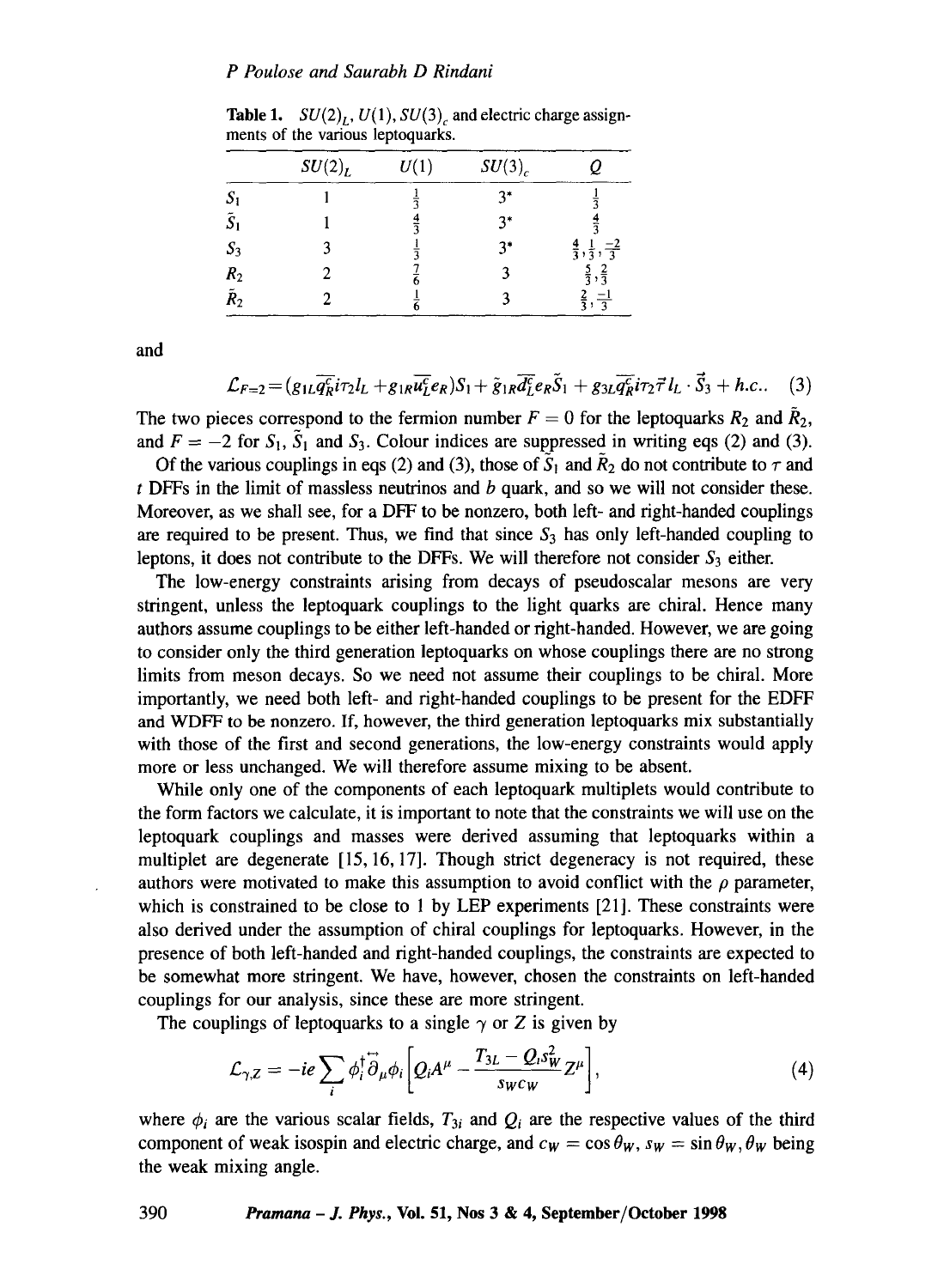We use the couplings written down in eqs (2), (3) and (4) to obtain expressions for the EDFF and WDFF of  $\tau$  and t at the one-loop level in the next section.

#### **3. Electric and weak dipole form factors**

Using the leptoquark couplings described in the last section we shall look at the one-loop corrections to the  $t\bar{t}(\gamma, Z)$  vertices. We use Cutkosky rules [22] to calculate the imaginary part of the DFF and from this the real part is obtained using a dispersion relation. This method has certain advantages over the standard method of calculating loop contributions, particularly when the quantity of interest, in our case the DFF, is not present at tree level. In such a case, the loop contribution has to be finite in a renormalizable theory, and this guarantees that the dispersion integral is convergent. Thus one does not have to worry about cancellation of divergences between sets of diagrams. Moreover, when one calculates the imaginary parts using the Cutkosky rules, the intermediate states contain only physical, on-shell particles, thus doing away with the need for unphysical scalars, ghosts, etc. Thus the number of diagrams to be handled is less as compared to the standard method, as also the convergence of integrals is ensured. In addition, dispersion integrals, when evaluated numerically, have better convergence as compared to, for example the popular Passarino-Veltman method because of better handling of particle thresholds.

## *3.1 EDFF and WDFF of the top quark*

At one-loop level the diagrams giving rise to the correction to the  $t\bar{t}(\gamma, Z)$  coupling due to the leptoquark are given in figure 1. We use the symbol  $\phi$  for the generic leptoquark.

The lepton could be  $\nu_{\tau}$  instead of  $\tau$  interacting with a leptoquark of different  $T_3$  and  $Q$ values. However, as we shall see, the contribution to the CP-violating DFFs turns out to be proportional to the mass of the virtual lepton because of chirality flip in scalar couplings. In the limit of small  $\nu_{\tau}$  mass, only the  $\tau$  contribution is present.



**Figure 1.** Feynman diagrams corresponding to one-loop correction to the  $t\bar{t}(\gamma, Z)$ vertex in the presence of a third generation leptoquark.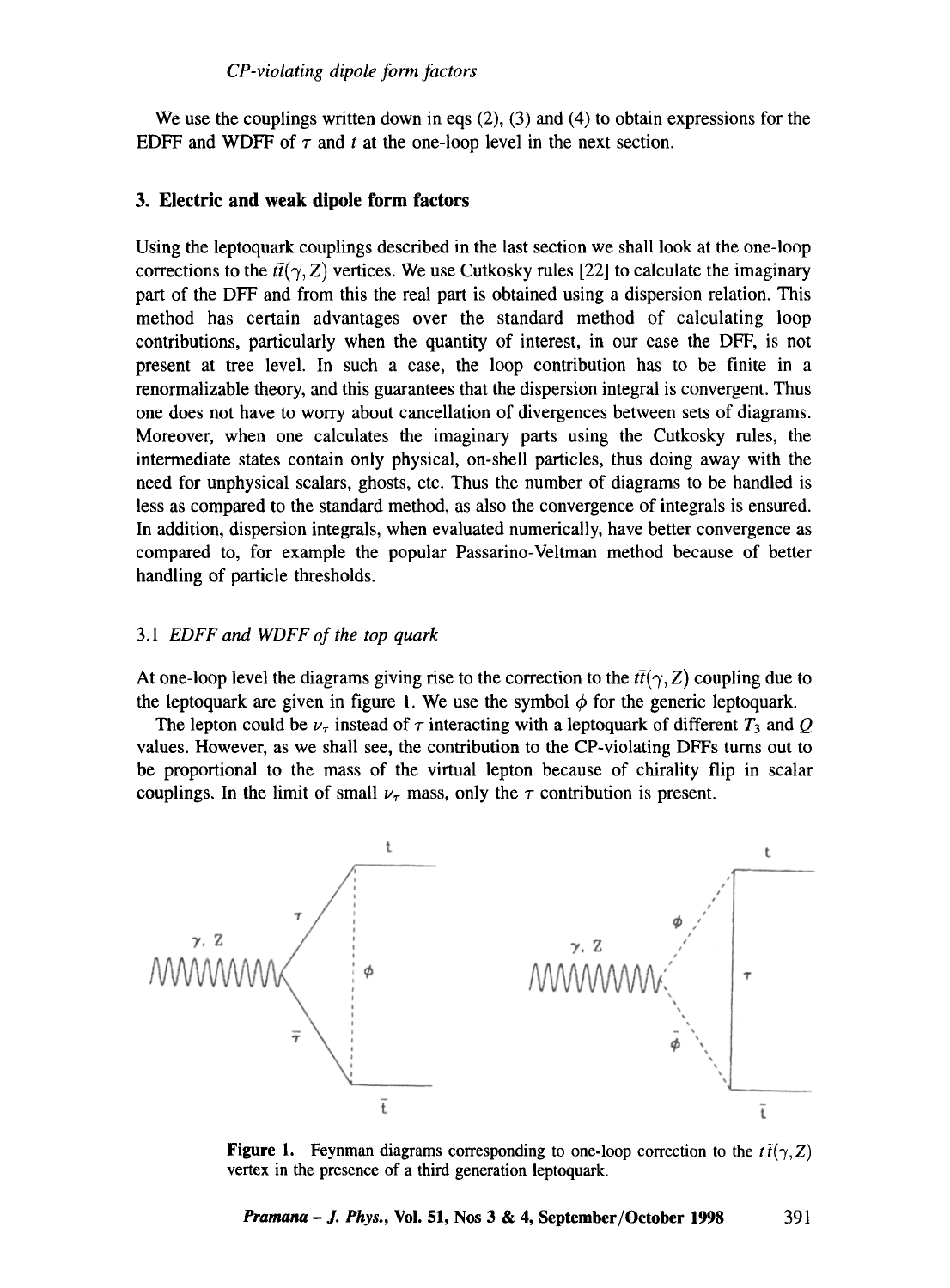#### *P Poulose and Saurabh D Rindani*

We use Cutkosky rules to calculate the absorptive part of the process. This means considering intermediate particles to be on shell and hence the conditions on the  $\gamma/Z$ boson momentum q for diagram in figure 1 are  $q^2 > 4m_\tau^2$  and  $q^2 > 4m_\phi^2$  in case of  $\tau$  pair production and leptoquark pair production respectively, where  $m_{\phi}$  is the leptoquark mass. We calculate the vertex contribution coming from these two diagrams.

Using the couplings given in eqs (2) and (3) we obtain the imaginary part of the top quark EDFF and WDFF as

$$
\text{Im}d_{t}^{\gamma}(s) = \frac{e g_{\phi}^{2}}{4\pi s} m_{\tau} \text{Im}(a^{*}b) \{-F_{1}^{t}(s) + Q F_{2}^{t}(s)\},
$$
\n
$$
\text{Im}d_{t}^{Z}(s) = \frac{e g_{\phi}^{2}}{4\pi s \sin \theta_{W} \cos \theta_{W}} m_{\tau} \text{Im}(a^{*}b)
$$
\n
$$
\times \left\{ \frac{1}{2} \left( -\frac{1}{2} + 2 \sin^{2} \theta_{W} \right) F_{1}^{t}(s) + \left( T_{3} - Q \sin^{2} \theta_{W} \right) F_{2}^{t}(s) \right\},
$$
\n(5)

where

$$
F'_{1}(s) = \frac{1}{\beta_{t}^{2}} \left\{ \beta_{\tau} + \frac{1}{s\beta_{t}} (m_{t}^{2} + m_{\phi}^{2} - m_{\tau}^{2}) \right\}
$$
  
 
$$
\times \ln \left[ \frac{2(m_{t}^{2} + m_{\tau}^{2} - m_{\phi}^{2}) - s(1 - \beta_{t}\beta_{\tau})}{2(m_{t}^{2} + m_{\tau}^{2} - m_{\phi}^{2}) - s(1 + \beta_{t}\beta_{\tau})} \right] \right\} \theta(s - 4m_{t}^{2}),
$$
 (6)

and

$$
F_2'(s) = \frac{1}{\beta_t^2} \left\{ \beta_\phi - \frac{1}{s\beta_t} \left( m_t^2 + m_\phi^2 - m_\tau^2 - \frac{s}{2} \right) \times \ln \left[ \frac{2(m_t^2 - m_\tau^2 + m_\phi^2) - s(1 - \beta_t \beta_\phi)}{2(m_t^2 - m_\tau^2 + m_\phi^2) - s(1 + \beta_t \beta_\phi)} \right] \right\} \theta(s - 4m_\phi^2).
$$
 (7)

In the above equation,  $T_3$  and  $Q$  refer respectively to the third component of isospin and charge of the leptoquark  $\phi$ ,  $g_{\phi}$  is the absolute value of the coupling constant, assuming  $|g_L| = |g_R|$  (and  $|h_{2L}| = |h_{2R}|\rangle$ ) occurring in eqs (2) and (3), and a and b are phase factors of the corresponding vector and axial vector couplings.  $\beta_t$ ,  $\beta_{\tau}$  and  $\beta_{\phi}$  refer to the velocities of  $t, \tau$  and  $\phi$ ,

$$
\beta_{t,\tau,\phi} = \sqrt{1 - \frac{4m_{t,\tau,\phi}^2}{s}}.\tag{8}
$$

The expression in eq. (6) is valid for  $s > 4m_t^2$ .  $F_1^t(s)$  for  $2m_\tau < \sqrt{s} < 2m_t$  is given by the analytic continuation of eq. (6):

$$
F_1^t(s) = \frac{1}{\beta_t^2} \left\{ \beta_\tau + \frac{2}{s\sqrt{-\beta_t^2}} (m_t^2 + m_\phi^2 - m_\tau^2) \right\}
$$
  
 
$$
\times \tan^{-1} \left[ \frac{\sqrt{-\beta_t^2} \beta_\tau s}{2(m_t^2 + m_\tau^2 - m_\phi^2) - s} \right] \left\} \theta(s - 4m_\tau^2) \theta(4m_t^2 - s). \tag{9}
$$

**392** *Pramana - J. Phys.,* **Vol. 51, Nos 3 & 4, September/October 1998**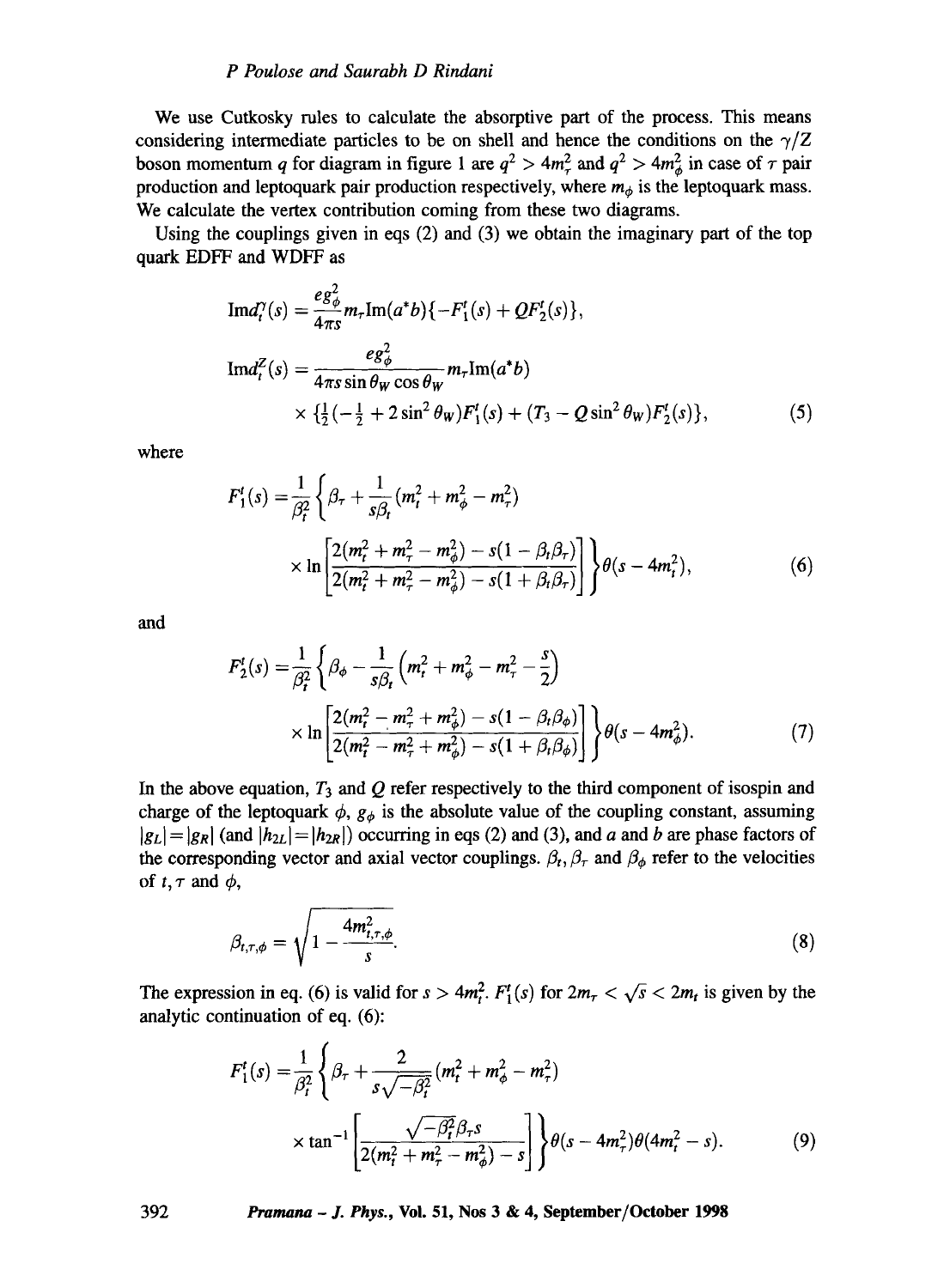The real parts of the form factors are obtained using an unsubtracted dispersion relation

$$
\operatorname{Re} d_t^{\gamma, Z}(s) = \frac{P}{\pi} \int_{4m_\tau^2}^{\infty} \frac{\operatorname{Im} d_t^{\gamma, Z}(s')}{s' - s} \, \mathrm{d}s',\tag{10}
$$

where  $P$  denotes the principal part of the integral.

It can be seen that the dispersion integrals are convergent and do not need any subtraction. This is to be expected since the dipole form factors, which correspond to dimension 5 operators, should be finite in a renormalizable theory.

#### 3.2 *EDFF and WDFF of the*  $\tau$  *lepton*

The EDFF and WDFF of the tau lepton also arise in the same leptoquark theory from diagrams exactly analogous to the ones in figure 1, with the roles of t and  $\tau$  interchanged. Proceeding exactly as in the previous section, we obtain expressions for the imaginary parts of the tau lepton EDFF and WDFF, neglecting the b mass.

$$
\text{Im } d_{\tau}^{\gamma}(s) = \frac{3eg_{\phi}^{2}}{4\pi s} m_{t} \text{Im}(a^{*}b) \left\{ \frac{2}{3} F_{1}^{\tau}(s) - Q F_{2}^{\tau}(s) \right\},
$$
\n
$$
\text{Im } d_{\tau}^{Z}(s) = \frac{3eg_{\phi}^{2}}{4\pi s \sin \theta_{W} \cos \theta_{W}} m_{t} \text{Im}(a^{*}b)
$$
\n
$$
\times \left\{ \frac{1}{2} \left( \frac{1}{2} - \frac{4}{3} \sin^{2} \theta_{W} \right) F_{1}^{\tau}(s) - (T_{3} - Q \sin^{2} \theta_{W}) F_{2}^{\tau}(s) \right\}, \qquad (11)
$$

where

$$
F_1^{\tau}(s) = \frac{1}{\beta_{\tau}^2} \left\{ \beta_t + \frac{1}{s\beta_{\tau}} (m_{\tau}^2 + m_{\phi}^2 - m_t^2) \right. \\ \times \ln \left[ \frac{2(m_{\tau}^2 + m_t^2 - m_{\phi}^2) - s(1 - \beta_t \beta_{\tau})}{2(m_{\tau}^2 + m_t^2 - m_{\phi}^2) - s(1 + \beta_t \beta_{\tau})} \right] \right\} \theta(s - 4m_t^2), \tag{12}
$$

**and** 

$$
F_2^{\tau}(s) = \frac{1}{\beta_{\tau}^2} \left\{ \beta_{\phi} - \frac{1}{s\beta_{\tau}} \left( m_{\tau}^2 + m_{\phi}^2 - m_{t}^2 - \frac{s}{2} \right) \times \ln \left[ \frac{2(m_{\tau}^2 - m_{t}^2 + m_{\phi}^2) - s(1 - \beta_{\tau}\beta_{\phi})}{2(m_{\tau}^2 - m_{t}^2 + m_{\phi}^2) - s(1 + \beta_{\tau}\beta_{\phi})} \right] \right\} \theta(s - 4m_{\phi}^2).
$$
 (13)

Since both  $m_t$  and  $m_\phi$  are larger than  $m_\tau$ , there is no domain where an analytic continuation is needed.

As before, the real parts of the form factors are given by the unsubtracted dispersion relations:

$$
\operatorname{Re} d_{\tau}^{\gamma, Z}(s) = \frac{P}{\pi} \int_{4m_{\tau}^2}^{\infty} \frac{\operatorname{Im} d_{\tau}^{\gamma, Z}(s')}{s' - s} \, \mathrm{d}s'. \tag{14}
$$

In the next section we will evaluate the real and imaginary parts of the  $t$  and  $\tau$  form factors numerically for different choices of masses and couplings of the leptoquarks.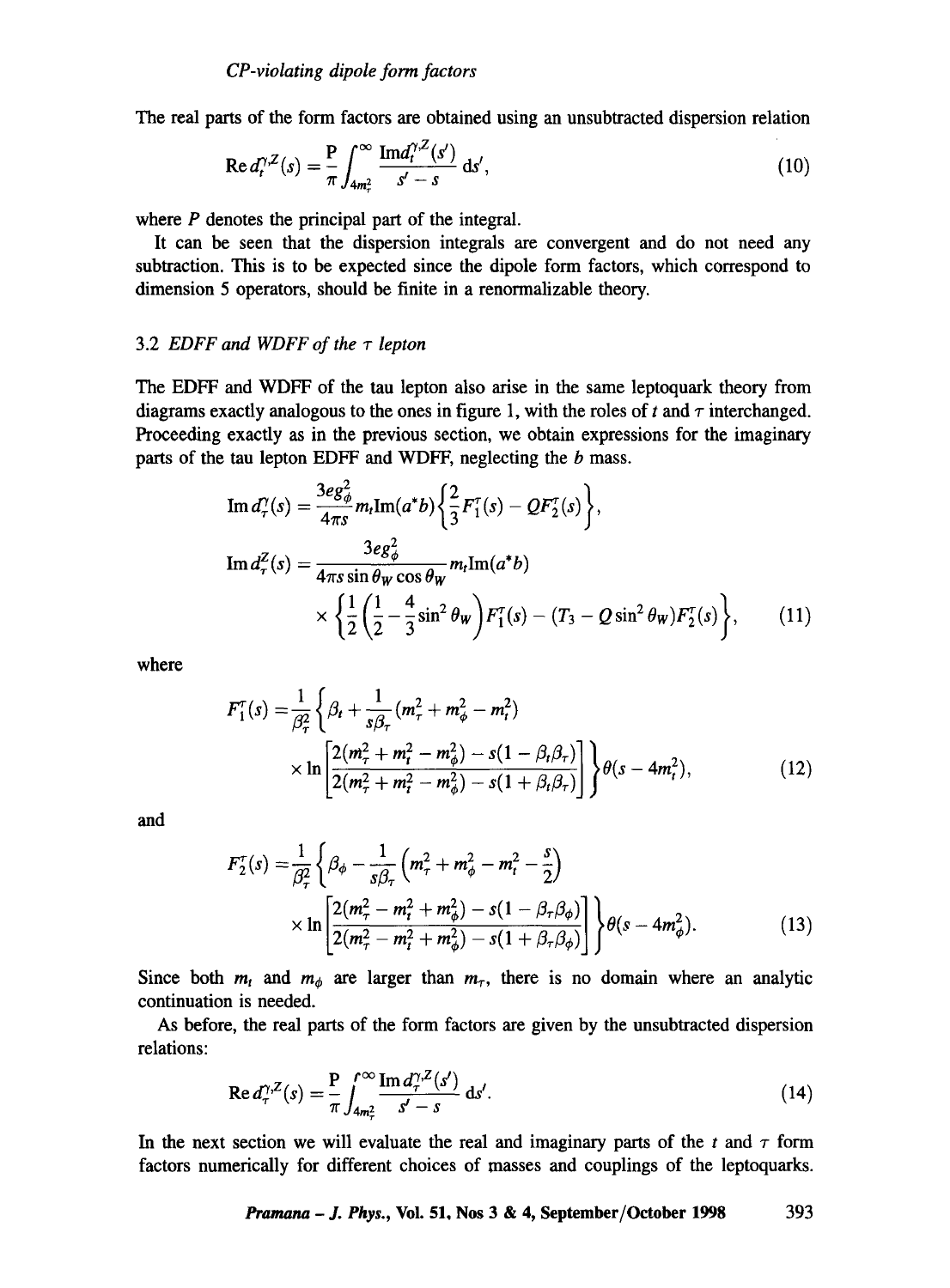Using the experimental limits on the tau lepton DFFs we obtain bounds on the masses and couplings of the leptoquarks.

## 4. Numerical results

We use here the expressions of the previous section to get numerical values for the various form factors. While we have analytic expressions for the imaginary parts, the real parts, given by the dispersion integrals, have been evaluated by numerical integration.

To investigate how large the form factors can be, consistent with LEP constraints, we have plotted the  $\tau$  and t form factors as functions of  $\sqrt{s}$ . We have chosen  $m_t = 180 \text{ GeV}$ 



Figure 2. Imaginary parts of the electric (figure on the left) and weak (figure on the right) dipole form factors of  $\tau$  in units of  $10^{-18}$  e cm as functions of c.m. energy  $\sqrt{s}$  for the model with leptoquark  $R_2$ . Solid, dashed and dash-dotted lines correspond to leptoquark masses of 200, 250 and 500 GeV respectively.  $g_{\phi}$  is chosen to be 1.



**Figure 3.** Imaginary parts of the electric (figure on the left) and weak (figure on the right) dipole form factors of  $\tau$  in units of  $10^{-18}$  e cm as functions of c.m. energy  $\sqrt{s}$  for the model with leptoquark  $S_1$ . Solid, dashed and dash-dotted lines correspond to leptoquark masses of 200, 250 and 500 GeV respectively.  $g_{\phi}$  is chosen to be 1.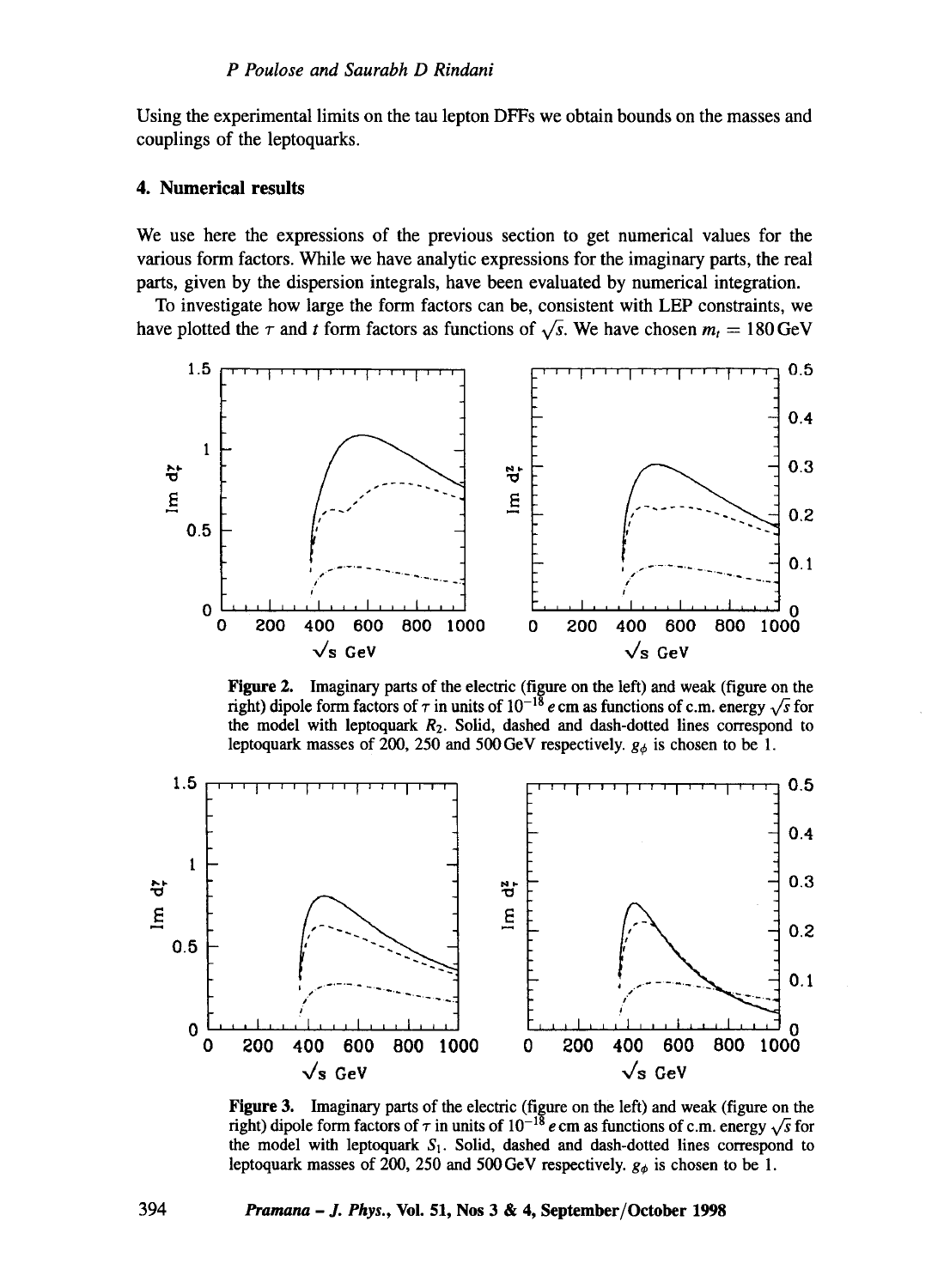

Figure 4. Real parts of the electric (figure on the left) and weak (figure on the right) dipole form factors of  $\tau$  in units of 10<sup>-18</sup> e cm as functions of c.m. energy  $\sqrt{s}$  for the model with leptoquark  $R_2$ . Solid, dashed and dash-dotted lines correspond to leptoquark masses of 200, 250 and 500 GeV respectively,  $g_{\phi}$  is chosen to be 1.



Figure 5. Real parts of the electric (figure on the left) and weak (figure on the right) dipole form factors of  $\tau$  in units of  $10^{-18}$  e cm as functions of c.m. energy  $\sqrt{s}$  for the model with leptoquark  $S_1$ . Solid, dashed and dash-dotted lines correspond to leptoquark masses of 200, 250 and 500 GeV respectively.  $g_{\phi}$  is chosen to be 1.

and a maximal value  $Im(a<sup>*</sup>b) = 1/2$ . We have considered three different leptoquark masses, viz., 200, 250 and 500 GeV.  $g_{\phi}$  is chosen to be 1. In all cases dipole form factors are smaller for higher leptoquark masses up to around c.m. energy of 500 GeV. This dependence on leptoquark masses for a fixed  $\sqrt{s}$  is as should be expected. For the imaginary parts of the form factors, it is only on-shell intermediate states which contribute. Hence, for given  $\sqrt{s}$ , heavier particles would contribute less – either because of phase space suppression, or because of propagator effects. For fixed  $\sqrt{s}$ , the mass dependence of even the real parts follows that of the imaginary part which comes in the numerator of the dispersion integral. At higher energies dependence on the mass becomes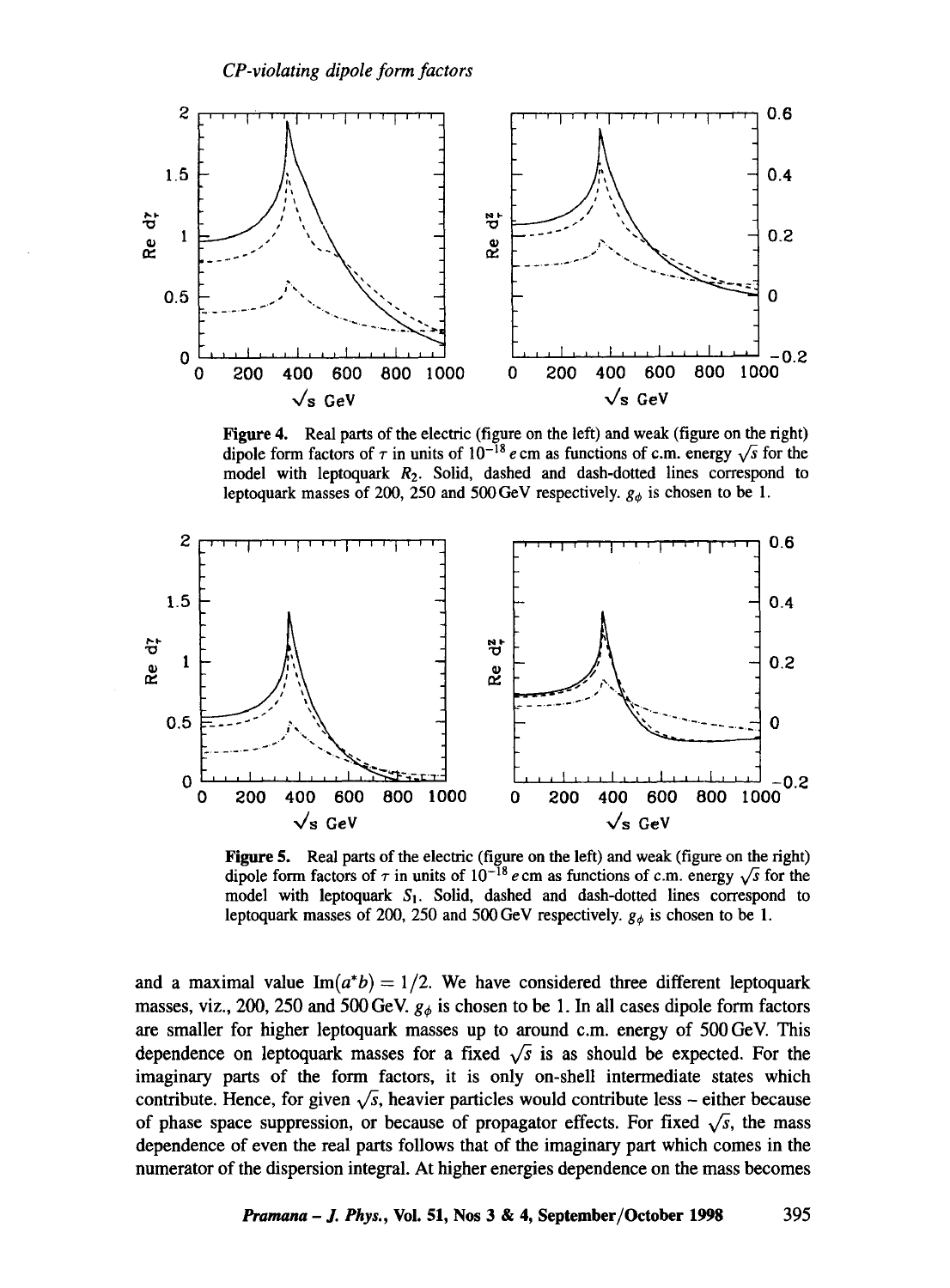

Figure 6. Imaginary parts of the electric (figure on the left) and weak (figure on the right) dipole form factors of the top quark in units of  $10^{-18}$  e cm as functions of c.m. energy  $\sqrt{s}$  for the model with leptoquark  $R_2$ . Solid, dashed and dash-dotted lines correspond to leptoquark masses of 200, 250 and 500 GeV respectively,  $g_{\phi}$  is chosen to be 1.



Figure 7. Imaginary parts of the electric (figure on the left) and weak (figure on the right) dipole form factors of the top quark in units of  $10^{-18}$  e cm as functions of c.m. energy  $\sqrt{s}$  for the model with leptoquark S<sub>1</sub>. Solid, dashed and dash-dotted lines correspond to leptoquark masses of 200, 250 and 500 GeV respectively.  $g_{\phi}$  is chosen to be 1.

weaker than that at lower energies. This can be understood from the fact that there is no longer phase-space suppression, and the mass-dependence of propagators is weak.

Among the leptoquarks belonging to the two representations considered,  $R_2$  (see table 1 for quantum numbers) gives larger form factors than  $S_1$ .

Figures 2 and 3 show the dependence of the imaginary parts of the  $\tau$  EDFF and WDFF on the c.m. energy. Similarly, figures 4 and 5 show the dependence of the real parts. Since the top quark mass is assumed to be 180GeV, there is a peak at 360GeV. A similar behaviour is seen at the leptoquark threshold. However, in the case of the WDFF for both  $R_2$  and  $S_1$  leptoquarks, and in the case of EDFF for the  $S_1$  leptoquark, the leptoquark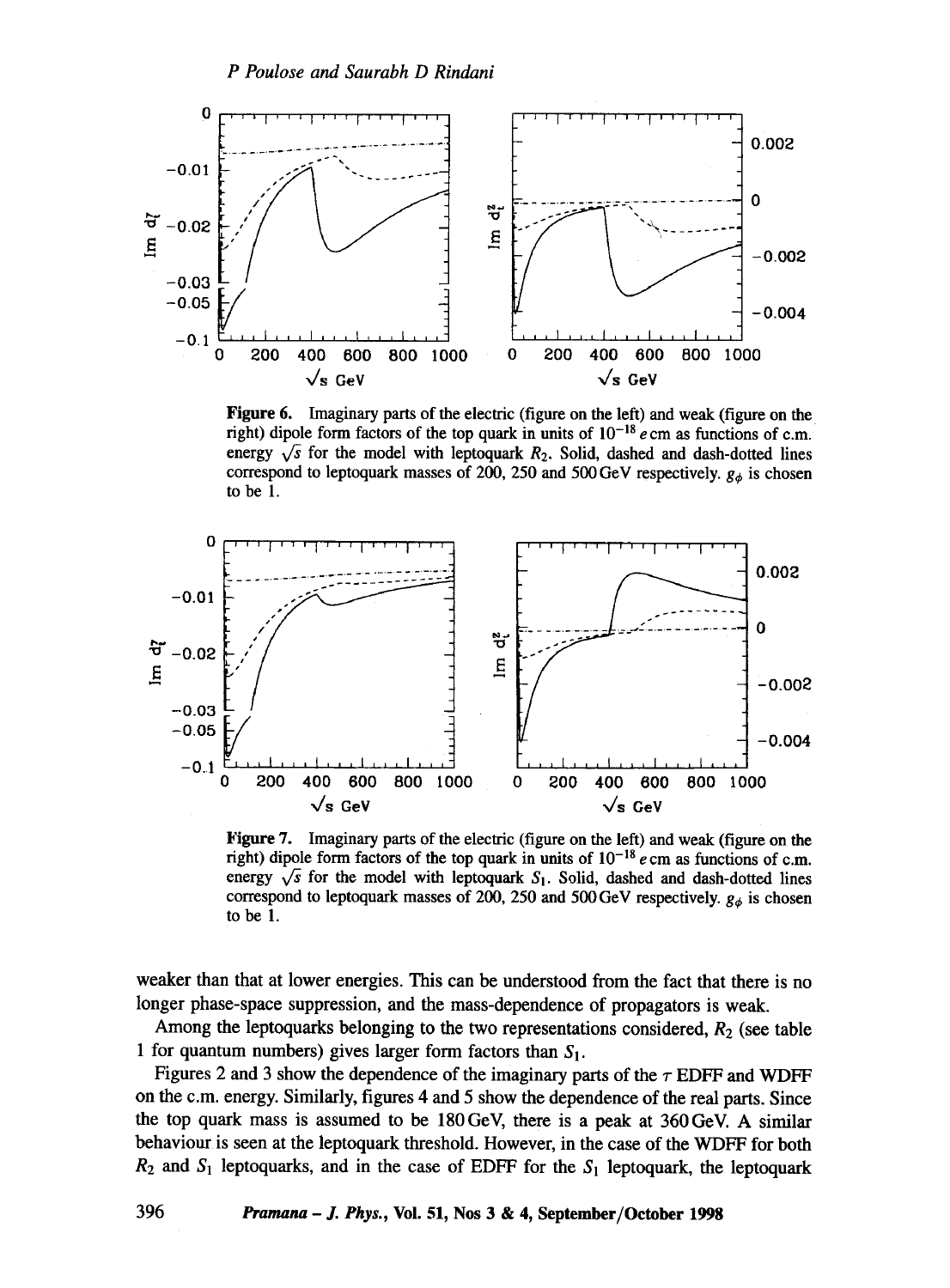

Figure 8. Real parts of the electric (figure on the left) and weak (figure on the right) dipole form factors of the top quark in units of  $10^{-18}$  e cm as functions of c.m. energy  $\sqrt{s}$  for the model with leptoquark  $R_2$ . Solid, dashed and dash-dotted lines correspond to leptoquark masses of 200, 250 and 500 GeV respectively.  $g_{\phi}$  is chosen to be 1.



Figure 9. Real parts of the electric (figure on the left) and weak (figure on the right) dipole form factors of the top quark in units of  $10^{-18}$  e cm as functions of c.m. energy  $\sqrt{s}$  for the model with leptoquark S<sub>1</sub>. Solid, dashed and dash-dotted lines correspond to leptoquark masses of 200, 250 and 500 GeV respectively.  $g_{\phi}$  is chosen to be 1.

threshold effect is not so prominent because the relevant leptoquark charge is numerically small.

Figures 6 and 7 show the variation of the imaginary part of the t DFFs with c.m. energy, and figures 8 and 9 show the corresponding curves for the real parts [23]. The behaviour is similar to that in the tau case with peaks at  $\tau$  and leptoquark resonances. In the case of the top quark form factors, it is interesting to observe the difference in signs, especially of the WDFF, between the  $R_2$  and  $S_1$  leptoquark models.

It is seen from the curves that in general, the  $R_2$  model gives larger values of the form factors compared to the  $S_1$  model. We therefore concentrate on the  $R_2$  model in what follows.

At a fixed c.m. energy the form factors are functions of two parameters - the mass and the coupling of the leptoquark considered. From an assumed value of the form factor it is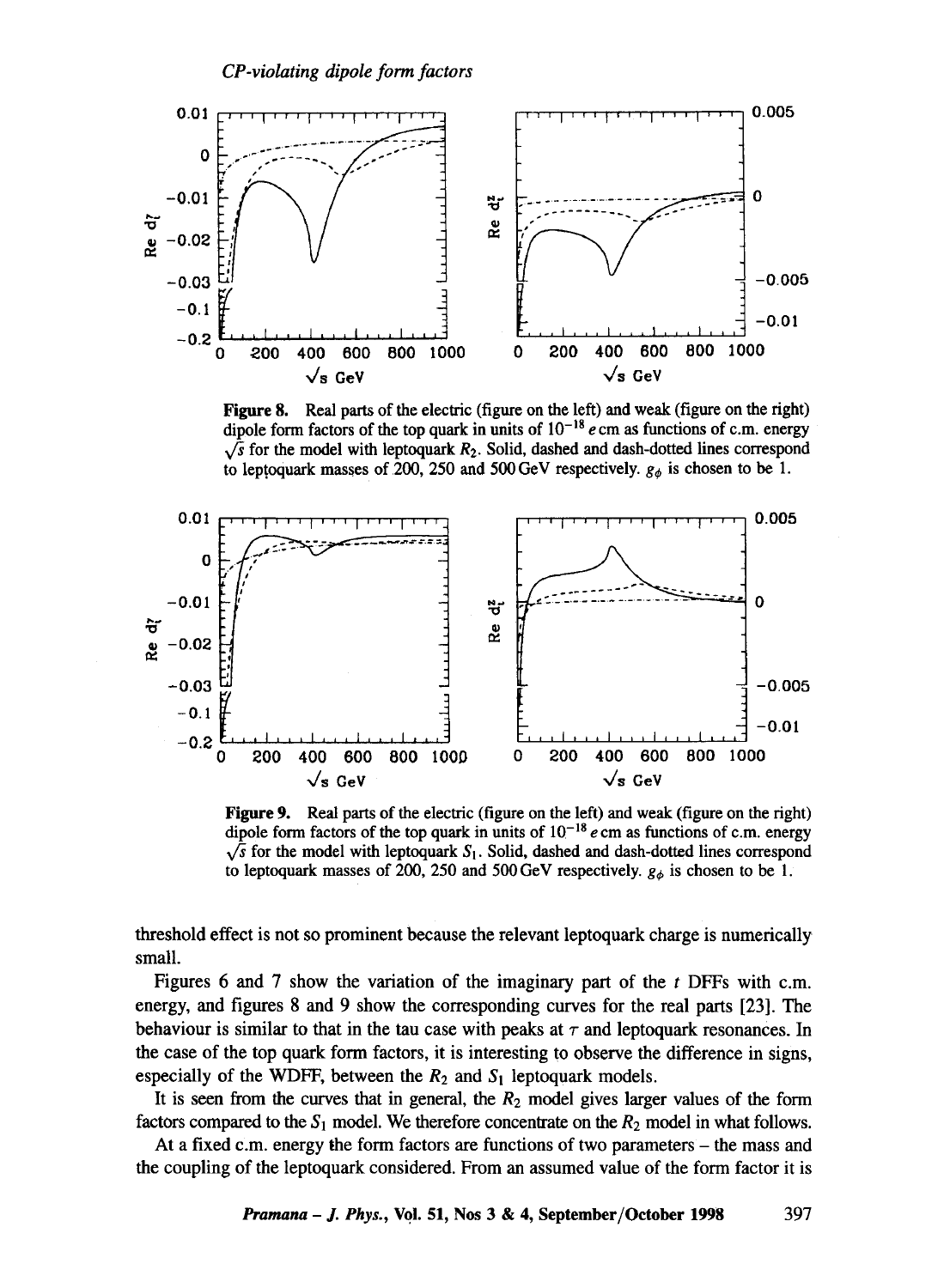

Figure 10. Contours in the mass-coupling plane for different values of imaginary parts of EDFF (left) and WDFF (right) of  $\tau$  for the  $R_2$  model. Dotted, dashed and long dashed lines correspond to DFF values of  $10^{-17}$ ,  $10^{-18}$  and  $10^{-19}$  e cm, respectively. A c.m. energy of 500 GeV is assumed.



Figure 11. Contours in the mass-coupling plane for different values of the real parts of EDFF (left) and WDFF (right) of  $\tau$  for the  $R_2$  model. Types of lines and corresponding DFF values are the same as those in figure 10 except that the dashdotted line corresponds to a DFF value of  $10^{-20}$  e cm, and the solid curve corresponds to the experimental bounds on the dipole moments, which are  $d^{\gamma} = 5 \times 10^{-17} e$  cm, Re  $d_{\tau}^{Z} = 5.6 \times 10^{-18} e$  cm. EDFF values are at a c.m. energy of 4 GeV while WDFF values are at 91.18 GeV. Top-quark mass is taken to be 180 GeV in all cases.

possible to get contours in the plane of the mass and coupling constant of the leptoquark. Contours in the mass-coupling plane for the doublet  $R_2$  leptoquark model are given for different values of tau lepton DFF's in figures 10 and 11. The validity of perturbation theory allows values of coupling  $g_{\phi} < 4\pi$ . In the case of the tau lepton we have considered the present experimental limits on the dipole moments.

Figure 11 shows the allowed region in the  $m_{\phi} - g_{\phi}$  plane which lies below the solid line if we consider the present experimental limit on the tau electric dipole moment. No

398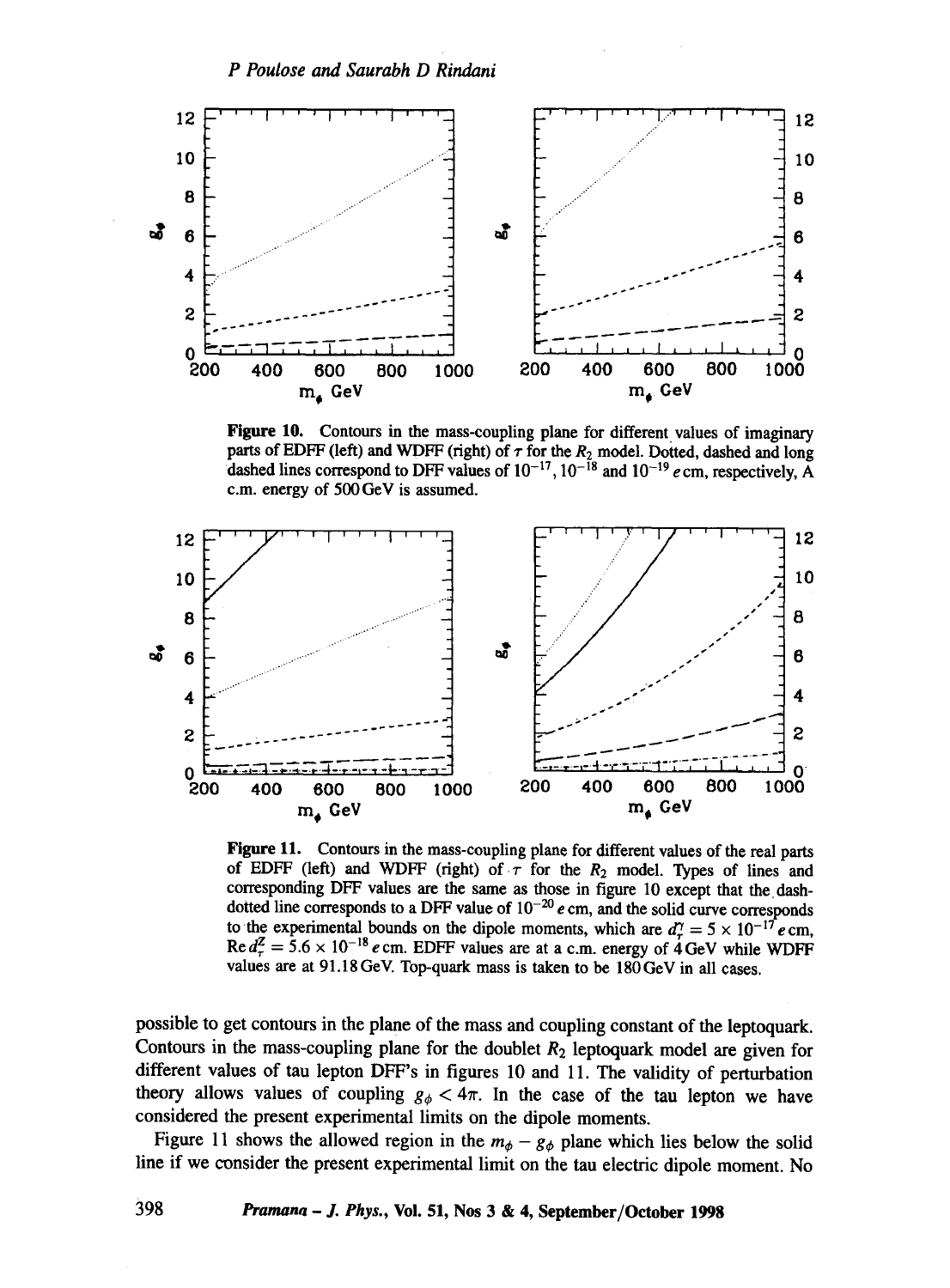

Figure 12. Contours in the mass-coupling plane for the  $R_2$  leptoquark model. The solid line represents the limits from the one-loop calculation by Eboli [17] while the other curves correspond to different values of the real part of the tau EDFF. Top-quark mass of 175 GeV is assumed. The c.m. energy used is 500 GeV.

value of  $m_{\phi}$  or  $g_{\phi}$  is completely excluded. However, it is possible that future experiments may give more stringent limits on dipole form factors which may put upper bounds on the coupling or lower bounds on the mass.

As mentioned before, LEP results on  $Z$  partial widths have been used to obtain constraints on masses and couplings for third-generation leptoquarks [15-17]. We have chosen  $\acute{E}$ boli's  $[17]$  limits to compare with the constraints we get from the dipole form factors. The other limits would give similar results. Figure 12 shows contours for different values of the real part of the electric dipole form factor of  $\tau$  along with the limit obtained by Éboli [17] in the  $m_{\phi} - g_{\phi}$  plane. To accommodate their limits we have to restrict the electric dipole form factors of  $\tau$  to be smaller than about  $10^{-19}$  e cm. A similar analysis shows that the weak dipole form factors must be smaller than about  $10^{-20}$  e cm.

The best limit on  $m_{\phi}$  and  $g_{\phi}$  obtainable from the experimental limits on form factors is that from the real part of the weak dipole moment of the tan lepton, and we use that limit in what follows.

In the case of top quark there are no experimental limits. From the constraints obtained on the mass and the coupling from the experimental bound on the real part of the tan WDFF, figures 13 and 14 show that the top quark can have values for the imaginary part of the EDFF as high as  $10^{-19}$  e cm except for a small mass range ( $\sim 250{\text -}300\,\text{GeV}$ ). The imaginary part of the weak dipole form factor of the top quark is allowed to be almost as high as  $10^{-20}$  e cm. We get more or less the same limits for the real part of both the electric and the weak dipole form factors.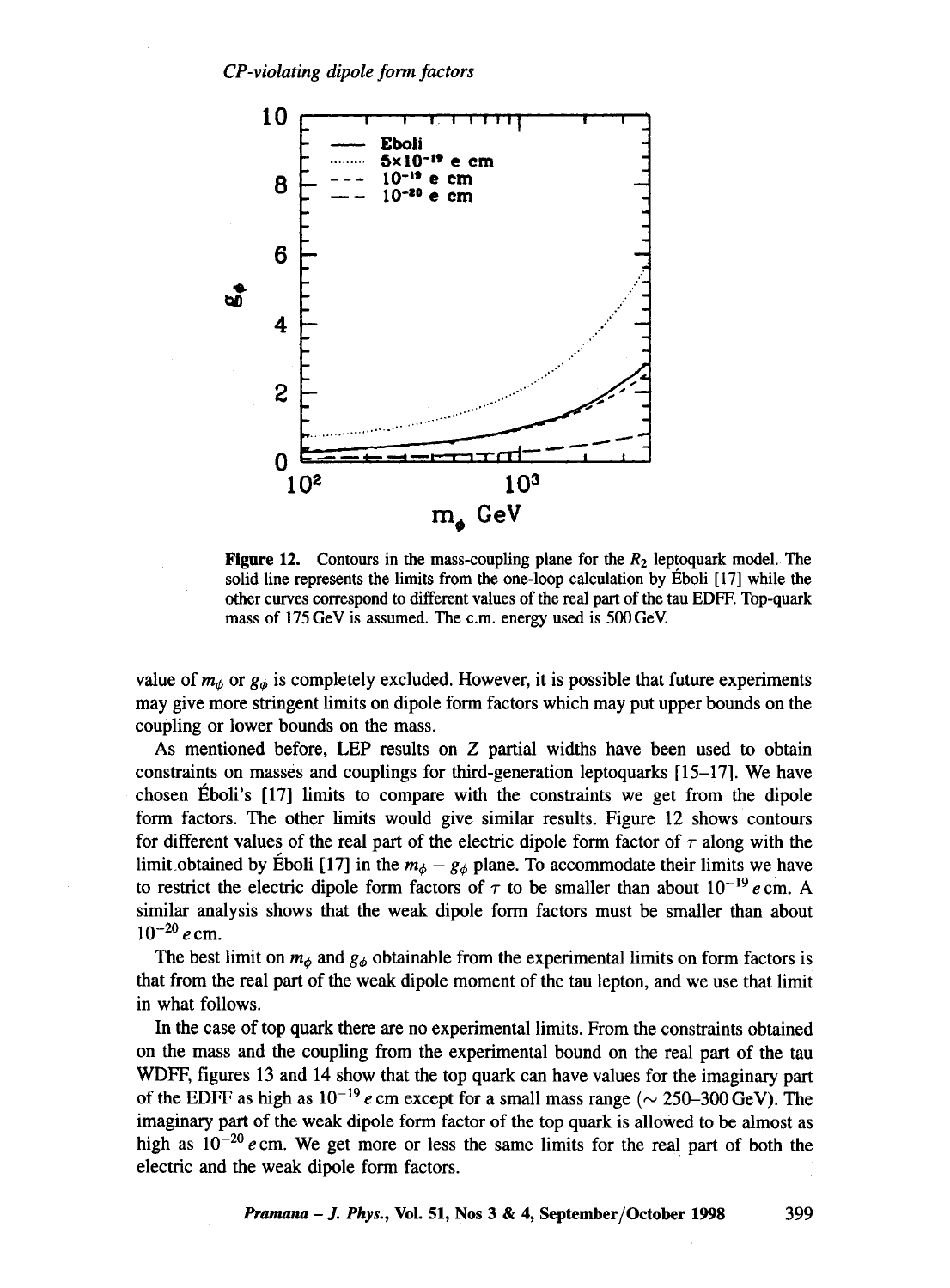

Figure 13. Contours in the mass-coupling plane for different values of imaginary parts of the top EDFF (the figure on the left) and WDFF (the figure on the right). Dotted, dashed, long dashed, dash-dotted and long dash-dotted lines correspond to DFF values of  $10^{-18}$ ,  $10^{-19}$ ,  $10^{-20}$ ,  $10^{-21}$ , and  $10^{-22}$  e cm respectively. The solid curve corresponds to the experimental bound on the real part of the weak dipole moment of  $\tau$ ,  $5.6 \times 10^{-18}$  e cm. A c.m. energy of 500 GeV and a top-quark mass of 180 GeV are assumed.



Figure 14. Similar to figure 13 but with contours from the real part of DFFs. The solid lines are the same as in figure 13.

Again, to accommodate constraints on the masses and couplings from Éboli's result we have to have electric dipole form factors of the order of  $10^{-22}$  e cm or less and weak dipole form factors of the order of  $10^{-23}$  e cm or less.

#### 5. Conclusions

400

We have analyzed top and tau electric and weak dipole form factors in models with scalar leptoquarks of weak isopin 0,  $\frac{1}{2}$  and 1. We calculate form factors for different values of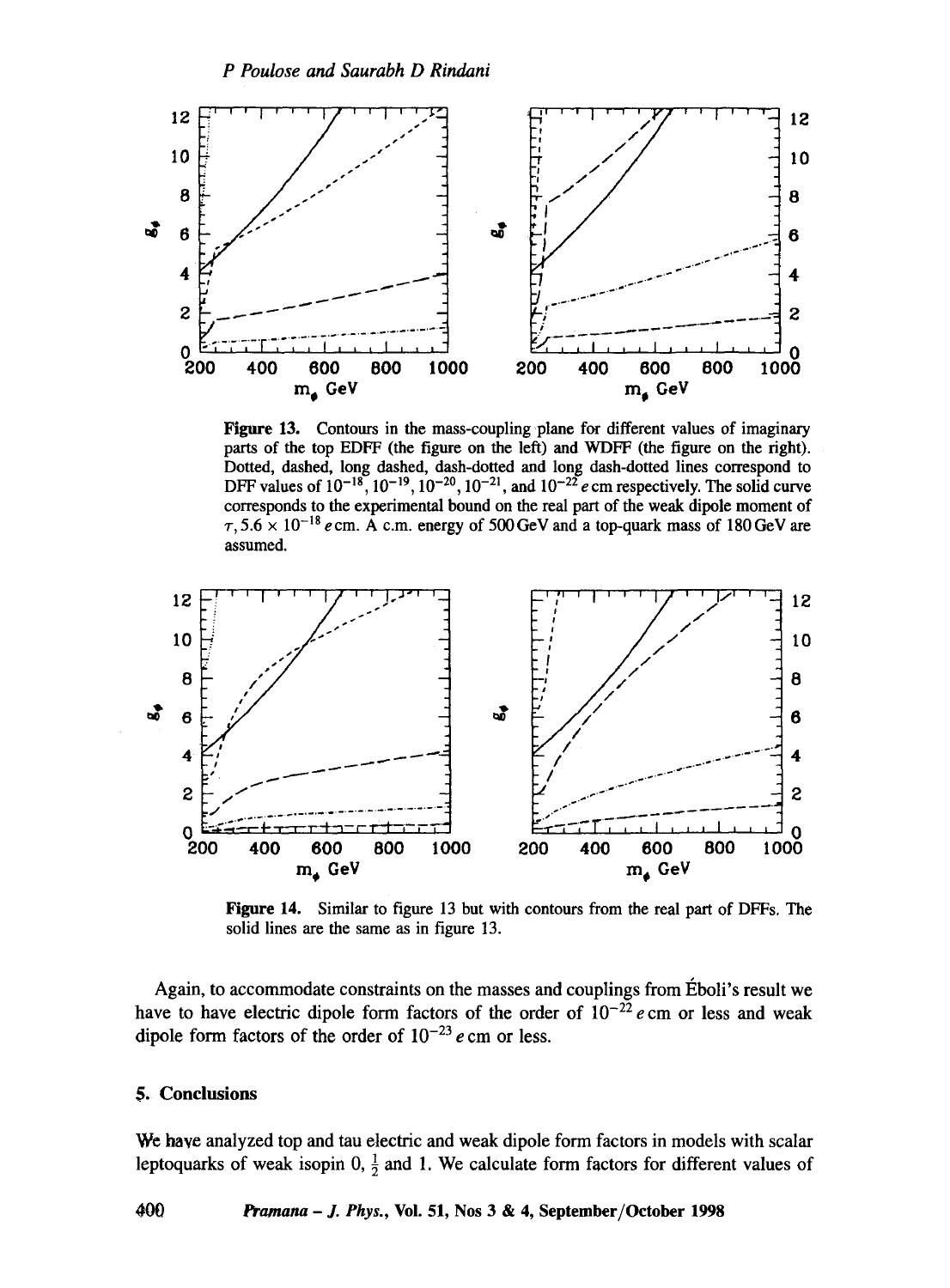$\sqrt{s}$ . In general, for leptoquark couplings in the perturbative region and masses allowed by direct experimental searches, large EDFF and WDFF values for both top and tan are possible. In case of the top, the values can be as high as  $10^{-20}$  e cm, whereas tau form factors can be of the order of  $10^{-18}$  e cm. The values of form factors are larger for the case of weak isosopin  $\frac{1}{2}$ , and we have therefore concentrated on that case.

We also obtain contours in the mass-coupling plane corresponding to fixed values of form factors for a given  $\sqrt{s}$ , and use the experimental limits from LEP on the tau form factors to obtain the allowed region in the plane. This gives constraints on the top form factors. For most of the range of couplings and leptoquark mass, EDFF of the top can be as large as  $10^{-19}$  e cm, and the WDFF can be as large as  $10^{-20}$  e cm. We have also used the indirect constraints on the mass and coupling of scalar leptoquarks derived from LEP measurements of the one-loop contribution of leptoquarks to the Z partial decay widths. These constraints are more stringent, and do not permit tau EDFF above about  $10^{-19}$  e cm and tau WDFF above about  $10^{-20}$  e cm. The corresponding upper bounds on the top EDFF and WDFF are, respectively,  $10^{-22}$  e cm and  $10^{-23}$  e cm.

We thus conclude that though large dipole form factors are allowed in the scalar leptoquark model with parameter values consistent with direct experimental constraints, the indirect constraints from one-loop contributions to Z decay parameters seem to permit only values of form factors which lie below the range likely to be explored in experiments in the foreseeable future.

This, however, does not rule out discovery and observation of other properties of thirdgeneration leptoquarks at linear  $e^+e^-$  colliders, if they are not already seen at hadron colliders like Tevatron and LHC. The reason is that the leptoquarks can be pair produced through virtual  $\gamma$  and Z, and would decay with branching ratio of order unity into third generation quark-lepton pair.

It would be interesting to investigate the one-loop contribution of the third-generation leptoquarks to CP violation in the decay  $t \rightarrow bW$ .

Finally, we end with a few comments on comparison of our work with other recent work on DFF in third-generation leptoquark models [6, 7]. Mahanta [6] has estimated the  $\tau$  EDFF and has reached the conclusion that it can be as high as  $10^{-19}$  e cm for a choice of  $g_{\phi}$  and  $m_{\phi}$  consistent with experimental constraints. He does not discuss the momentum dependence of DFFs. Bernreuther *et al* [7] have obtained the  $\sqrt{s}$  dependence of the DFFs of  $\tau$ . Our results are in agreement with theirs when an overall scale error in their curves is taken into account [24]. Neither [6] nor [7] discuss DFFs of both t and  $\tau$  in a concerted manner as we have done here.

## **Acknowledgements**

We acknowledge with thanks the initial collaboration of Torsten Arens. We also thank Frank Cuypers for lending his contour-plotting program. One of us (SDR) thanks JWF Valle for his warm hospitality at the University of Valencia where he spent a sabbatical year. This work was supported by DGICYT under grant PB95-1077 and by the TMR network grant ERBFMRXCT960090 of the European Union. SDR was supported by DGICYT sabbatical grant SAB95-0175.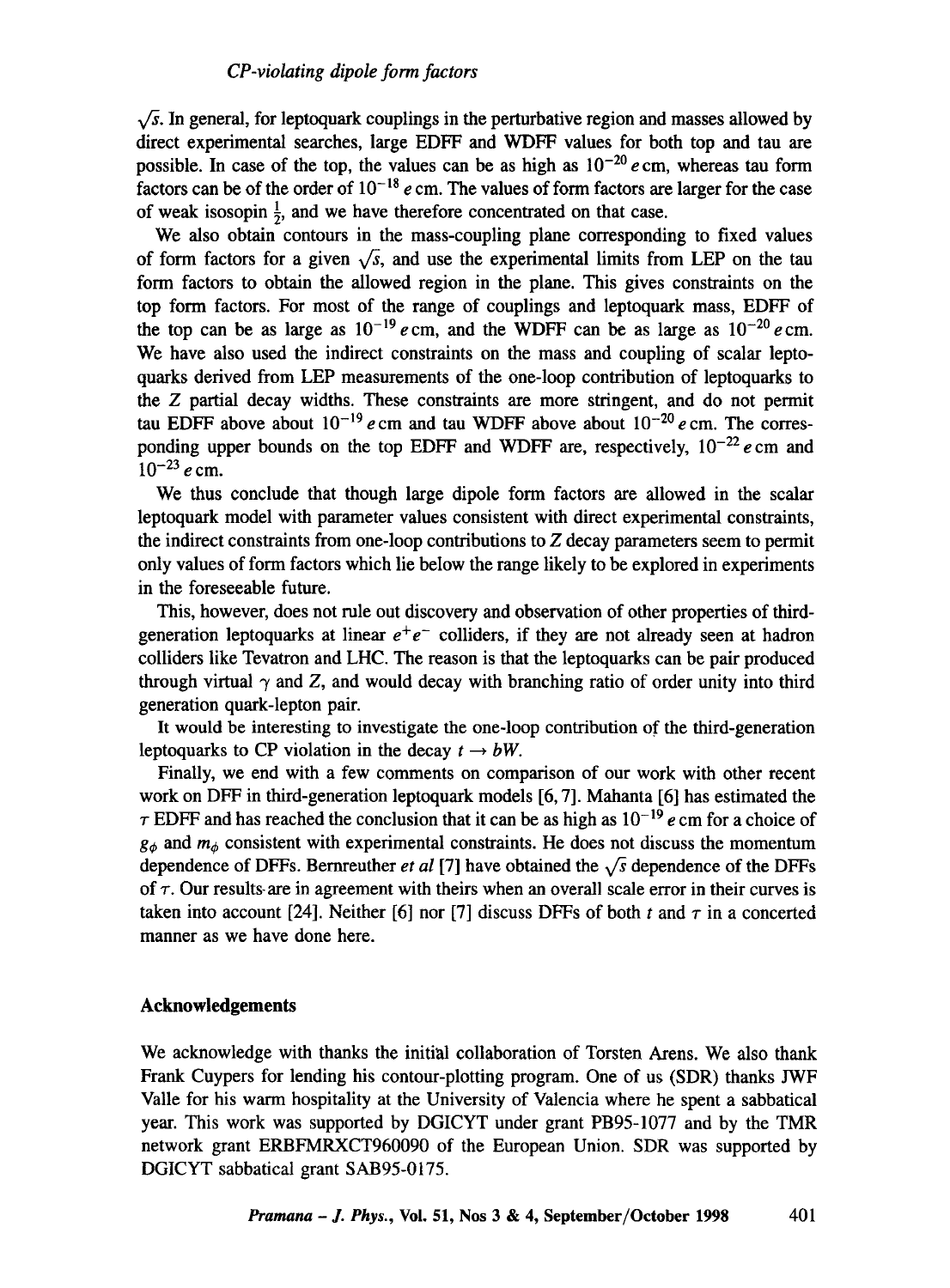#### **References**

- [1] ALEPH collab., D Busculic *et al, Phys. Lett.* B297, 459 (1992); *Phys. Lett.* B346, 371 (1995) OPAL collab, P D Acton *et al, Phys. Lett.* B281, 405 (1992) OPAL collab., RAckers *et al, Z. Phys.* C66, 31 (1995)
- [2] OPAL collab., K Ackerstaff *et al, Z Phys.* C74, 403 (1997)
- [3] B Ananthanarayan and S D Rindani, *Phys. Rev.* D51,-5996 (1995)
- [4] G L Kane, G A Ladinsky and C P Yuan, *Phys. Rev.* D45, 124 (1992) W Bernreuther, O Nachtmann, P Overmann and T Schröder, *Nucl. Phys.* **B388**, 53 (1992); **B406,** 516 (1993) **(E)**  W Bernreuther, T Schröder and T N Pham, *Phys. Lett.* **B279**, 389 (1992) D Atwood and A Soni, *Phys. Rev.* **D45**, 2405 (1992) D Chang, W-Y Keung, and I Phillips, *Nucl. Phys.* B408, 286 (1993); **429,** 255 (1994) (E) W Bernreuther and P Overmann, *Z. Phys.* C61, 599 (1994), C72, 461 (1996) B Grzadkowski, *Phys. Lett.* B305, 384 (1993) A Pilaftsis and M Nowakowski, *Int. J. Mod. Phys.* A9, 1997 (1994) F Cuypers" and S D Rindani, *Phys. Lett.* B343, 333 (1995) P Poulose and S D Rindani, *Phys. Lett.* B349, 379 (1995); *Phys. Lett.* B383, 212 (1996); *Phys. Rev.* D54, 4326 (1996) A Bartl, E Christova and W Majerotto, *Nucl. Phys.* B460, 235 (1996); B465, 365 (1996) (E) **D** Atwood and A Soni, BNL-THY-AS-91996, hep-ph/9609418; JLABTH-96-14, hepph/9607481 B Grzadkowski and Z Hioki, *Nucl. Phys.* B484, 17 (1997); *Phys. Lett.* B391, 172 (1997) [5] C R Schmidt and M E Peskin, *Phys. Rev. Lett.* 69, 410 (1992) C R Schmidt, *Phys. Lett.* B293, 111 (1992) J P Ma and A Brandenburg, *Z. Phys.* C56, 97 (1992) A Brandenburg and J P Ma, *Phys. Lett.* B298, 211 (1993) W Bernreuther and A Brandenburg, *Phys. Rev.* **D49**, 4481 (1994) P Habed, O Nachtmann and A Wilch, *Phys. Rev.* D53, 4875 (1996) D Atwood, S Bar-Shalom, G Eilam and A Soni, *Phys. Rev.* D54, 5412 (1996) B Grzadkowski and B Lampe, *Phys. Lett.* B415, 193 (1997), hep-ph/9706489. [6] U Mahanta, *Phys. Rev.* D54, 3377 (1996) [7] W Bernreuther, A Brandenburg and P Overmann, *Phys. Left.* 391, 413 (1997) [8] B Adeva *et al, Phys. Lett.* B261, 169 (1992) [9] B Abott *et al, Phys. Rev. Lett.* 81, 38 (1998), hepex/9803009 [10] F Abe *et al, Phys. Rev. Lett.* 78, 2906 (1997) [11] H1 collab., C Adloff et al, Z. Phys. **C74**, 191 (1997). ZEUS collab., J Breitweg *et al, Z. Phys.* C74, 207 (1997) [12] G Altarelli, J Ellis, G F Giudice, S Lola and M L Mangano, *Nucl. Phys.* B506, 3 (1997), hep-ph/9703276 M A Doncheski and S Godfrey, *Mod. Phys. Lett.* A12, 1719 (1997), hep-ph/9703285 J Bliimlein, *Z. Phys.* C74, 605 (1997); DESY-97-105, hep-ph/9706362 J Kalinowski, R Ruckl, H Spiesberger and P M Zerwas, *Z. Phys.* C74, 595 (1997) M Suzuki, LBL-40111, hep-ph/9703316. [13] J Bliimlein, E Boos and A Pukhov, *Mod. Phys. Lett.* Ag, 3007 (1994) [14] M Hirsch, H V Klapdor-Kleingrothaus and S G Kovalenko, *Phys. Lett.* B378, 17 (1996) U Mahanta, *Phys. Lett.* B337, 128 (1994) S Davidson, D Bailey and B A Campbell, *Z. Phys.* C61, 613 (1994) A A Gvozdev, A V Kuznetsov, N V Mikheev and L A Vasilevskaya, hep-ph/9505229
- [15] G Bhattacharyya, J Ellis and K Sridhar, *Phys. Lett.* B336, 100 (1994); 338, 522 (1994) (E).
- [16] J K Mizukoshi, O J P I~boli and M C Gonzalez-Garcia, *Nucl. Phys.* B443, 20 (1995)
- $[17]$  O J P Eboli, IFUSP 1170, hep-ph/9508342
- [18] L J Hall and L J Randall, *Nucl. Phys.* B274, 157 (1986)
- [19] C Q Geng, *Z. Phys.* C48, 279 (1990)